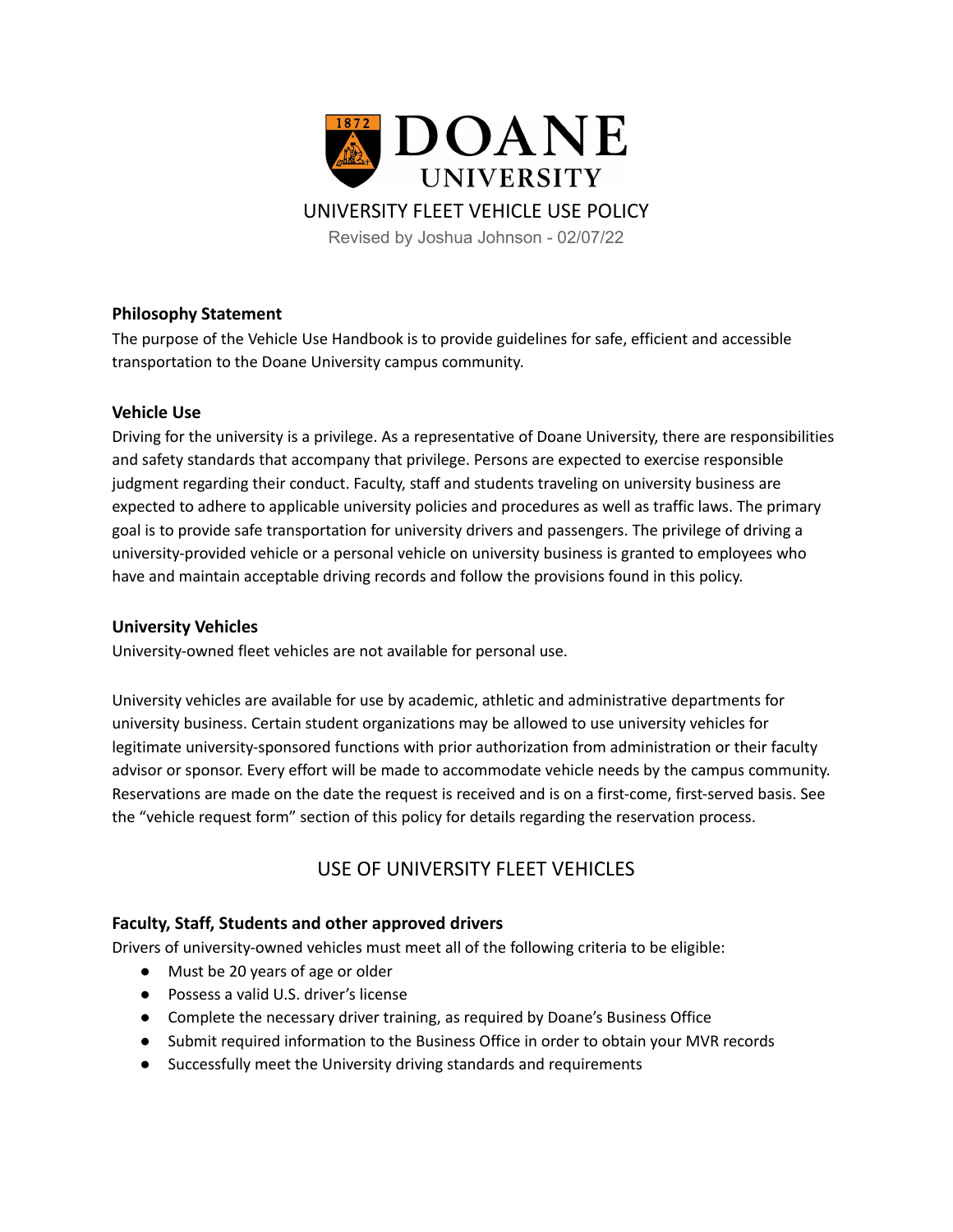Drivers must be registered with the university's insurance company. All drivers must have their current and valid driver's license on file with the Business Office. Drivers will have their motor vehicle driving records (MVR) checked by the university's insurance company.

The university's insurer may prohibit drivers with more than one violation on their record from driving or may be required to take defensive driving courses. Loss of driving privileges may be a reason for termination or require consideration on behalf of the employer for loss of this privilege.

All driver applicants must become certified by watching the required driver safety training courses and providing a copy of their driver's license which the University uses to check their MVR. Students will also need to complete hands-on training with the Facilities Operations Department. The hands-on training can be scheduled by calling 826-8320. Information on completing the online driver safety training is available at the Business Office.

Re-certification occurs on an annual basis for students. Faculty and staff upon their driver's license renewal will need to provide a new copy of their driver's license to check an updated MVR to maintain their certification. Any certified driver within 30 days of a reportable accident involving a moving Doane owned vehicle, or some minor and all major traffic citations will need to re-certify.

Approved and certified student drivers may use university fleet vehicles to travel a long distance if authorized by a staff or faculty member and travel is for a legitimate university-sponsored function.

Dependents of faculty, staff or students or other volunteer drivers can drive university vehicles only if they are directly involved in a university-related task. When traveling via the airport, there is a two-day allowance for your reserved vehicle to remain at the airport. If your trip requires you to be gone longer than two days, you must arrange for a certified driver to drive your reserved vehicle to the airport and then return it back to the university. This same arrangement may need to be made upon your return. Cost and scheduling conflicts do not allow university-owned vehicles to remain at the airports for extended periods of time. If the issue of getting the vehicles returned from the airport becomes a problem, please contact Facilities Operations at ext. 68653.

The charges for fleet vehicles are set at the current university mileage rates. These rates may be obtained from the Business Office. Additional charges may be assessed for failure to remove trash, failure to refill the gasoline tank, failure to return keys, incomplete or illegible mileage log, late return of vehicle and/or parking of vehicle in non-designated location. Fees associated with use of fleet vehicles are charged to the departments requesting vehicle use. These charges will be assessed at the discretion of the Director of Facilities Operations. Additional charges can range from \$50- \$500.

**PLEASE NOTE:** The sponsoring academic or administrative office must make reservations for student groups or individual students that will be using a university fleet vehicle.

## **Faculty and Staff**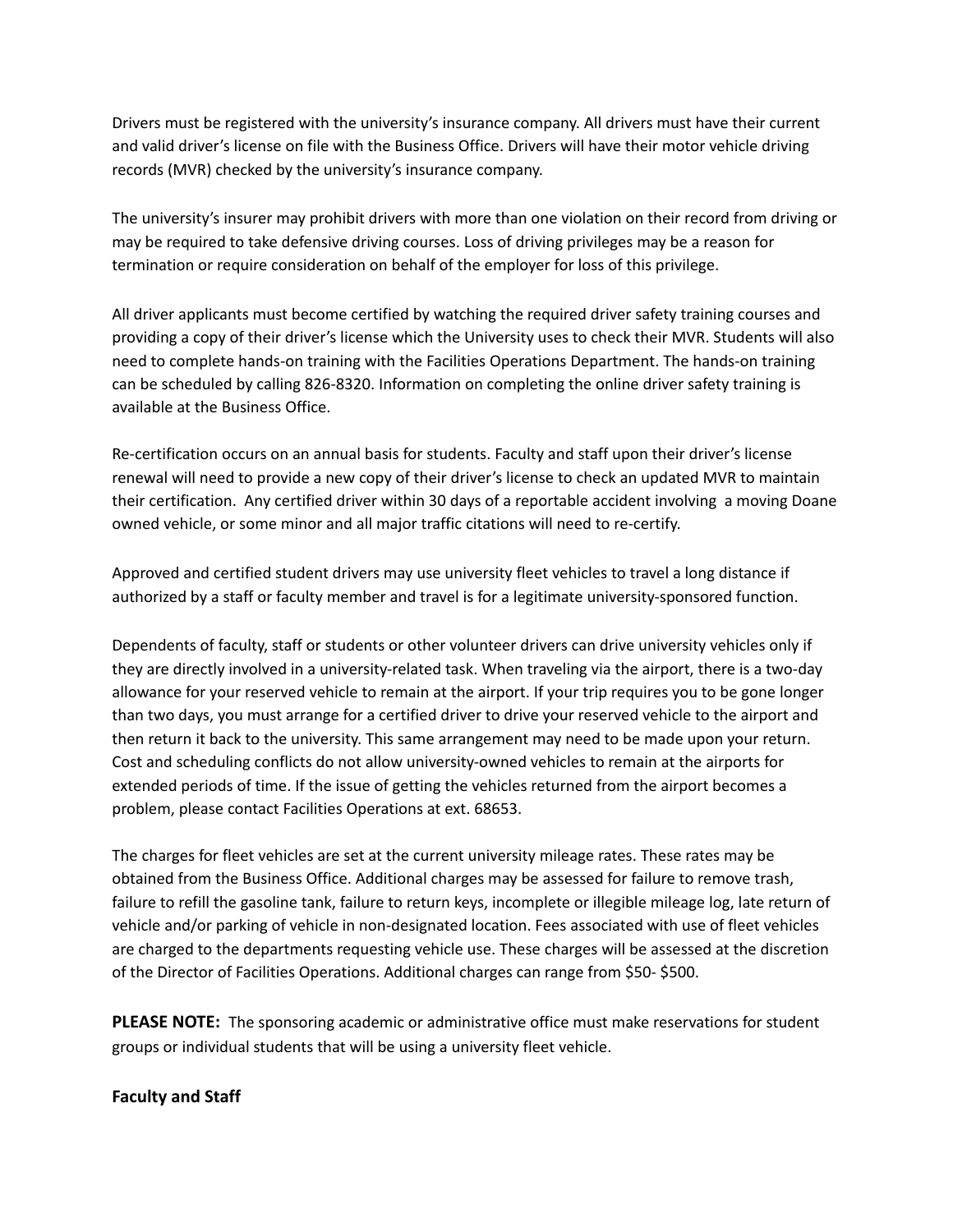Employees authorized to drive a university vehicle from home to work or keep the vehicle at home overnight, shall be required to record personal miles on a monthly summary sheet. Personal use of university vehicles is taxable income to the employee. An employee may not use university vehicles or equipment for personal use unless prior authorization has been obtained from the employee's supervisor.

You must notify your supervisor immediately if vehicles appear to be damaged, defective, or in need of repair or maintenance. Your supervisor can answer any questions about an employee's responsibility for maintenance and care of equipment or vehicles used on the job. The improper, careless, negligent, destructive, or unsafe use or operation of equipment or vehicles, as well as excessive or avoidable traffic or parking violations, can result in disciplinary action, including termination of employment. An employee may use a university vehicle in the performance of duties as a member of a fire department or rescue squad only as authorized by the employee's supervisor. Other unusual situations will be handled on a case-by-case basis.

# USE OF PERSONAL VEHICLES, ASSIGNED UNIVERSITY VEHICLES & EQUIPMENT

## **Personal Vehicle**

If a university vehicle is not available for university business, requiring the use of a personal vehicle, the driver will be reimbursed at the current Doane University rate for actual business miles. To obtain the current mileage rate for personal vehicle use, please contact the Business Office.

Drivers who use a personal vehicle must have a valid driver's license and have adequate insurance.

# SAFETY PRINCIPLES & REGULATIONS

## **Safety Belts**

The driver and all passengers are required to wear safety belts while occupying university provided vehicles. All child restraint laws must be followed. Air bags do not replace safety belts – safety belts must be fastened.

## **Cell Phones**

University vehicle drivers are required to have access to a cell phone in the vehicle. Cell phone use (i.e. taking or making phone calls, texting, using social media, etc.) while driving a university-provided vehicle is not permitted. If a call or text must be placed while traveling, pull over to an appropriate location (rest area, gas station, etc.) and place the call from that location.

## **Substance Free**

No person may drive when his/her ability to do so is impaired in any way from the use of alcohol, illicit drugs, medications, illness, fatigue or injury. If an individual has any doubt about his/her ability to drive safely, he/she should not drive. The driver must, at all times, maintain a substance-free vehicle.